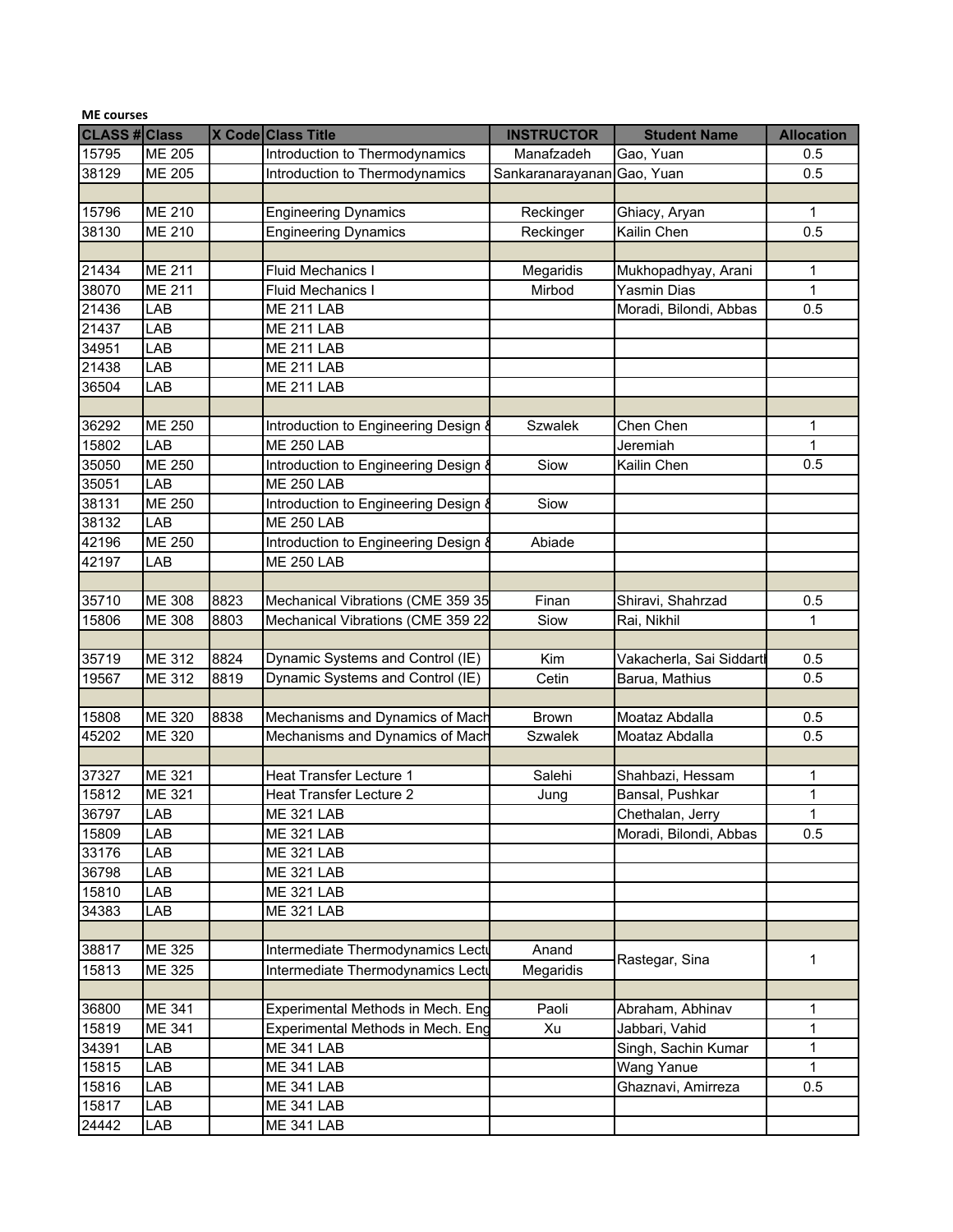| 39949            | LAB               |      | <b>ME 341 LAB</b>                                                    |                   |                         |              |
|------------------|-------------------|------|----------------------------------------------------------------------|-------------------|-------------------------|--------------|
| 41789            | LAB               |      | <b>ME 341 LAB</b>                                                    |                   |                         |              |
| 42375            | LAB               |      | <b>ME 341 LAB</b>                                                    |                   |                         |              |
| 44320            | LAB               |      | <b>ME 341 LAB</b>                                                    |                   |                         |              |
|                  |                   |      |                                                                      |                   |                         |              |
| 39388            | <b>ME 347</b>     |      | Introduction to Computer-Aided Des                                   | <b>Szwalek</b>    | Massimiliano Mastrogior | 1            |
| 39391            | LAB               |      | <b>ME 347 LAB</b>                                                    |                   | Adil Muhammed           | 1            |
| 39390            | LAB               |      | <b>ME 347 LAB</b>                                                    |                   | Echeveste, Salvador     | 0.5          |
| 39389            | LAB               |      | <b>ME 347 LAB</b>                                                    |                   |                         |              |
|                  |                   |      |                                                                      |                   |                         |              |
| 33178            | <b>ME 370</b>     |      | Mechanical Engineering Design                                        | Subramanian       | Dutta Partha            | 0.5          |
| 42477            | <b>ME 370</b>     |      | Mechanical Engineering Design                                        | <b>Bhounsule</b>  | Dutta Partha            | 0.5          |
|                  |                   |      |                                                                      |                   |                         |              |
| 15847            | ME 380            | 8804 | Manufacturing Process Principles (II                                 | Abiade            |                         |              |
| 42668            | ME 380            | 8837 | Manufacturing Process Principles (IlShahbazian-Yassar Barua, Mathius |                   |                         | 0.5          |
|                  |                   |      |                                                                      |                   |                         |              |
| 36801            | <b>ME 397</b>     | 8827 | Senior Design II (IE) 36816                                          | Komperda          | Jafar ArashMehr         | 1            |
| 38597            | <b>ME 397</b>     | 8832 | Senior Design II (IE) 38598                                          | Komperda          | Basab Goswami           | $\mathbf{1}$ |
| 38073            | <b>ME 397</b>     | 8830 | Senior Design II (IE) 36816                                          | <b>Brown</b>      | Harford, Samuel         | 0.5          |
| 37339            | <b>ME 397</b>     | 8828 | Senior Design II (IE) 36816                                          | <b>Brown</b>      | Echeveste, Salvador     | 0.5          |
| 43742            | ME 397            | 8839 | Senior Design II (IE) 36816                                          | Alonso            |                         |              |
|                  |                   |      |                                                                      |                   |                         |              |
| 31452/31 ME 408  |                   | 8808 | Intermediate Vibration                                               | Shabana           |                         |              |
| 33271/33, ME 415 |                   | 8822 | <b>Propulsion Theory</b>                                             | Lynch             |                         |              |
| 41688/41 (ME 416 |                   | 8836 | Railroad Vehicle Dynamics                                            | Shabana           |                         |              |
| 31454/31, ME 417 |                   | 8812 | Intermediate Fluid Mechanics                                         | Mirbod            |                         |              |
| 36503/36.ME 422  |                   | 8825 | Heating Vent&Air Conditioning                                        | Ryan              |                         |              |
|                  |                   |      |                                                                      |                   |                         |              |
|                  | 38133/38 ME 428 X | 8831 | Numerical Methods for Mechanical I                                   | Komperda          | Sarkar, Sreya           | 0.5          |
|                  | 15824/19 ME 428 X | 8809 | Numerical Methods for Mechanical                                     | Aggarwal          |                         |              |
|                  |                   |      |                                                                      |                   |                         |              |
| 31457            | ME 445 X 8802     |      | Interdiscipllinary Product Developme                                 | Scott             |                         |              |
|                  | 30901/34 ME 450 X | 8815 | Air Pollution Engineering(CHE 3190                                   | Manafzadeh        |                         |              |
| 44620/44 ME 481  |                   | P809 | 3D Printing/Additive Manufacturing                                   | Pan               |                         |              |
| 32346/321ME 494  |                   | 8820 | Electrochemical Energy Storage Mo                                    | Yurkiv            |                         |              |
|                  |                   |      | Undergraduate Senior Design                                          |                   |                         |              |
| 40408            | <b>ME 497</b>     |      | Thesis II                                                            | Komperda          |                         |              |
|                  |                   |      |                                                                      |                   |                         |              |
|                  |                   |      |                                                                      |                   |                         | 1            |
| 38363            | ME 499            | 8811 | Professional Development Seminar                                     | Reckinger         | Namvar, Shahriar        |              |
| 39399            | ME 501            |      | <b>Advanced Thermodynamics</b>                                       | Brezinsky         |                         |              |
| 31458            | ME 502            |      | <b>Applied Stress Analysis II</b>                                    | Shahbazian-Yassar |                         |              |
| 33278            | ME 512            |      | <b>Automatic Control</b>                                             | Cetin             |                         |              |
| 44321            | ME 517            |      | Microfluidics                                                        | Xu                |                         |              |
| 33279            | ME 521            |      | <b>Thermal Conduction</b>                                            | Manafzadeh        |                         |              |
| 40047            | ME 525            |      | Multi-Phase Heat Transfer                                            | Anand             |                         |              |
| 44979            | <b>ME 547</b>     |      | <b>Advanced CAD</b>                                                  | Hatami-Marbini    |                         |              |
| 15844            | ME 594            |      | ME Math                                                              | Yarin             |                         |              |
| 24438            | ME 595            |      | Seminar                                                              | Lilley            | Subhayan Halder         | 0.5          |

## **IE Courses**

| <b>CLASS #Class</b> |        | <b>IX CodelClass Title</b>   | <b>INSTRUCTOR</b> | <b>Student Name</b>     | percentage |
|---------------------|--------|------------------------------|-------------------|-------------------------|------------|
| 38135               | IE 201 | IFinancial Engineering       | Anahideh          | Yun, Lingxiang          |            |
| 16559               | IE 201 | <b>Financial Engineering</b> | Haghighi          | ITamadoni Sarav. Mattho |            |
|                     |        |                              |                   |                         |            |